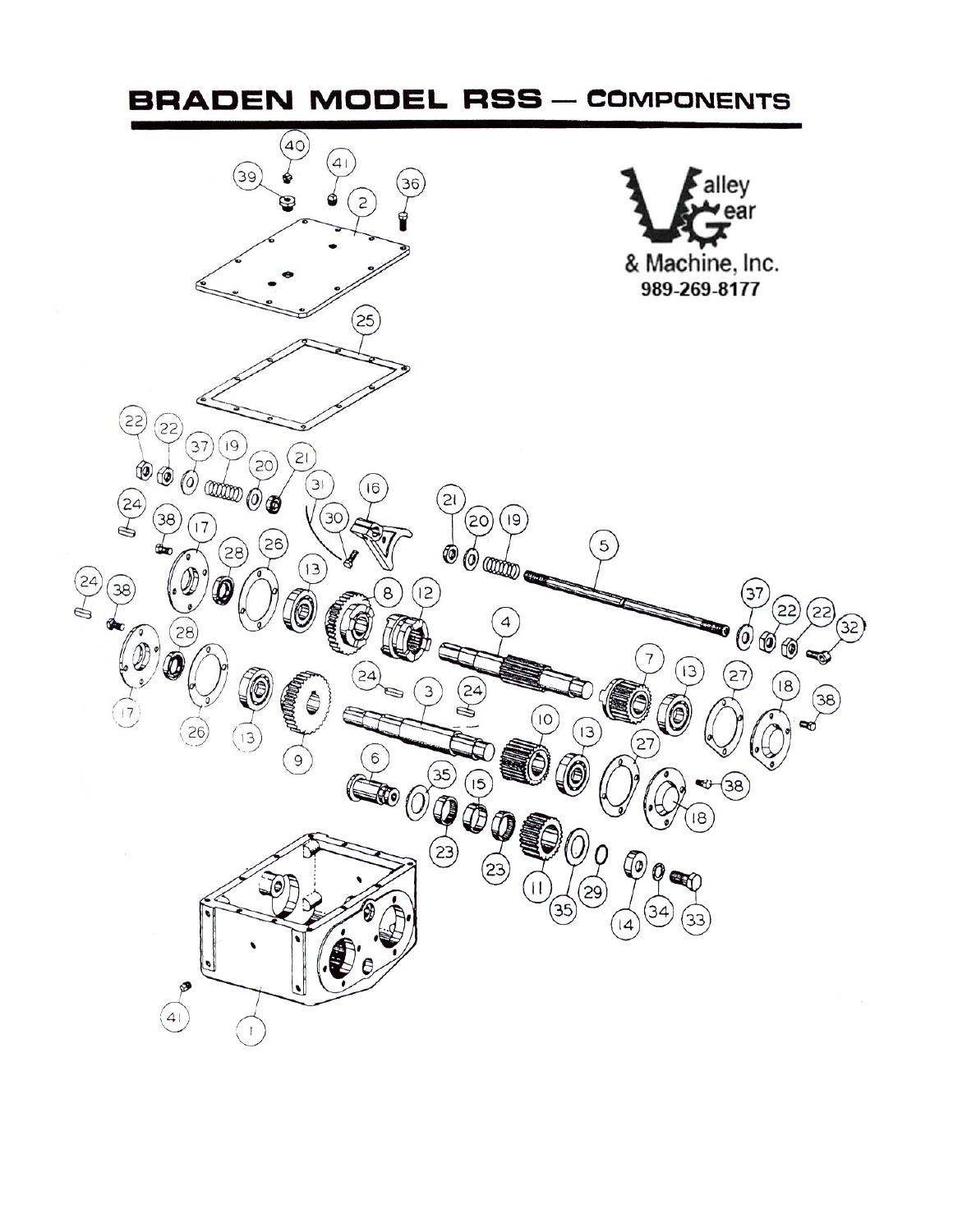

|                |                                  | 5 Digit | Catalog  |                         |
|----------------|----------------------------------|---------|----------|-------------------------|
| Item           | <b>Description</b>               | No.     | No.      | Qty                     |
| 1              | Gear Box Housing                 | 23696   | 23696    | 1                       |
| $\overline{c}$ | <b>Housing Cover</b>             | 23697   | 23697    | 1                       |
| 3              | Input Shaft                      | 23698   | 23698    | $\overline{1}$          |
| 4              | <b>Output Shaft</b>              | 23699   | 23699    | $\overline{1}$          |
| 5              | <b>Control Shaft</b>             | 23700   | 23700    | 1                       |
| 6              | <b>Idler Shaft</b>               | 23701   | 23701    | 1                       |
| $\overline{7}$ | Direct Drive Clutch Gear Assy    | 81542   | 81542    | 1                       |
|                | Reverse Drive Clutch Gear        |         |          |                         |
| 8              | Assy                             | 81543   | 81543    | 1                       |
| 9              | Reverse Drive Gear               | 23702   | 23702    | 1                       |
| 10             | <b>Direct Drive Pinion</b>       | 23703   | 23703    | 1                       |
| 11             | <b>Idler Gear</b>                | 23704   | 23704    | $\mathbf 1$             |
| 12             | Sliding Jaw Clutch               | 23705   | 23705    | $\mathbf 1$             |
| 13             | <b>Bearing</b>                   | 12235   | 39-RD6-1 | 4                       |
| 14             | Retainer                         | 23706   | 23706    | 1                       |
| 15             | Spacer                           | 23707   | 23707    | $\overline{1}$          |
| 16             | <b>Shifter Fork</b>              | 23708   | 23708    | 1                       |
| 17             | Cover                            | 23709   | 23709    | $\overline{2}$          |
| 18             | Cover                            | 23710   | 23710    | $\overline{2}$          |
| 19             | <b>Compression Spring</b>        | 23713   | 23713    | $\overline{2}$          |
| 20             | <b>Shaft Washer</b>              | 11929   | 17-TED-1 | $\overline{c}$          |
| 21             | Seal                             | 12067   | 25-B3-2  | $\overline{2}$          |
| 22             | Jam Nut 3/4-16 N.F.              | 22365   | B062J    | 4                       |
| 23             | Needle Bearing                   | 10272   | 13-THW-1 | $\overline{2}$          |
| 24             | Key 5/16 x 5/16 x 1 1/2          | 23730   | 23730    | $\overline{4}$          |
| 25             | <b>Housing Cover Gasket</b>      | 23714   | 23714    | $\mathbf 1$             |
| 26             | <b>Cover Gasket</b>              | 23715   | 23715    | $\overline{\mathbf{c}}$ |
| 27             | <b>Cover Gasket</b>              | 23716   | 23716    | $\overline{2}$          |
| 28             | Seal                             | 23729   | 23729    | $\overline{2}$          |
| 29             | O-Ring                           | 12465   | 45-TED-2 | 1                       |
| 30             | Capscrew 3/8-16 NC x 1 1/4<br>Lg | 23961   | 23961    | 1                       |
| 31             | Soft Steel Lockwire              | 94058   | 94058    | $\mathbf{1}$            |
| 32             | Eyebolt                          | 12134   | 12134    | 1                       |
|                | Capscrew 3/4-10 NC x 1 3/4       |         | SH075-   |                         |
| 33             | Lg                               | 23404   | 17PH     | 1                       |
| 34             | Lockwasher 3/4                   | 13435   | A075     | 1                       |
| 35             | <b>Thrust Bearing</b>            | 23718   | 23718    | 2                       |
|                |                                  |         | S037-    |                         |
| 36             | Capscrew 3/8-16 NC x 1 Lg        | 21961   | 10PH5    | 12                      |
| 37             | Plain Washer                     | 13824   | C075     | 2                       |
|                |                                  |         | S037-    |                         |
| 38             | Capscrew 3/8-16 NC x 1/2 Lg      | 13797   | 05PH5    | 16                      |
| 39             | <b>Reducer Bushing</b>           | 21973   | 58-TJD-1 | 1                       |
| 40             | Vent Plug                        | 10074   | 2558001  | 1                       |
| 41             | Pipe Plug 1/4                    | 19034   | E025T    | 4                       |